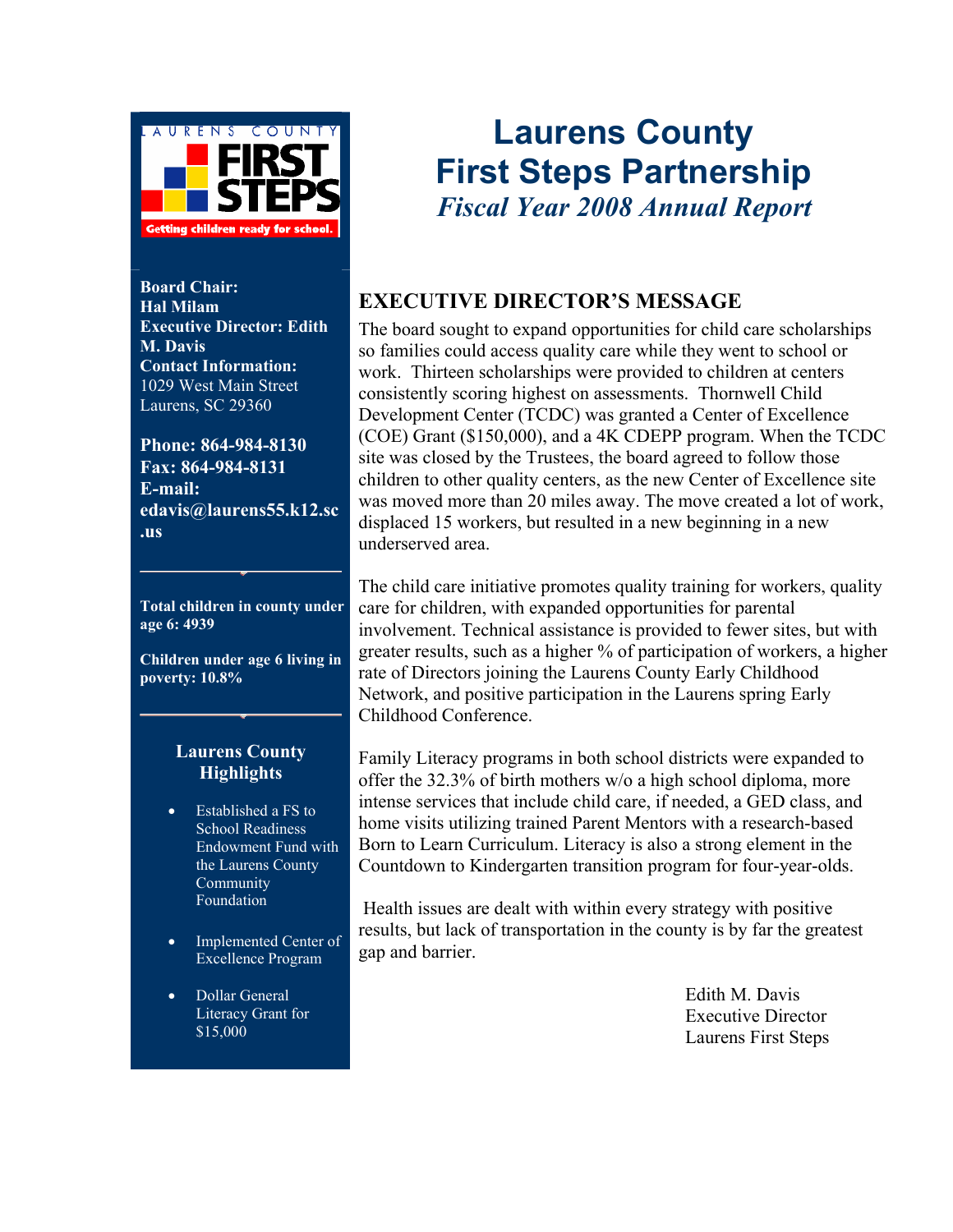## **First Steps to School Readiness Strategy Areas**

*The First Steps initiative approaches children's school readiness needs in five ways:* 

**Family Strengthening:** A parent is a child's first and best teacher. First Steps works to help parents become the best parents they can be. First Steps also helps parents further their own education.

**Healthy Start:** Children's development and ability to learn are profoundly impacted by their health in the earliest years. First Steps works to help families understand children's health needs through education and screenings while also working to help them access needed health services.

**Quality Child Care:** Quality child care provides immediate and long-term learning benefits for children. First Steps works to expand the availability of quality child-care to families and works to enhance the level of quality in existing child-care environments.

**Early Education:** Research shows that children who participate in high-quality preschool classes are more likely to start school ready to learn, as well as be more successful later in life. First Steps works to expand quality public and private settings for 3-year-old and 4-year-old kindergarten children.

**School Transition:** The transition into kindergarten is a critical time that sets the tone for children's perspectives about the school years, as well their parents' perspectives. Making a strong initial connection between school and home -- and supporting both parents and students during this transition time -- has been shown to impact students' later school success and parents' later involvement during the school years.

## **2007-08 County Partnership Programs by Strategy**

## **FAMILY STRENGTHENING.**

## **Family Literacy**

**Program description:** A GED class, child care, if needed; plus home visits and group meetings are provided to parents whose children are between the ages of birth and five, are likely to experience significant school readiness problems because of family literacy, parenting, and/or other barriers to successful development. Two visits per month per child or more based upon family needs are provided. Services are provided to those families under 150% poverty who also meet at least two of the targeting requirements such as: ESOL, teen mother, single parent, special need families, and families facing critical issues. A strong referral system has been developed to ensure that families receive services that meet their needs. The research-based *Born To Learn* Curriculum is used. In addition, mentors will fully implement the Dollar General Literacy Tool Kits (Dollar General Grant). Books are distributed at every visit, a lending library will be available, and eligible children will be enrolled in the Dolly Parton Imagination Library program. Group meetings, focusing upon literacy, complete the four required components of the Family Literacy program.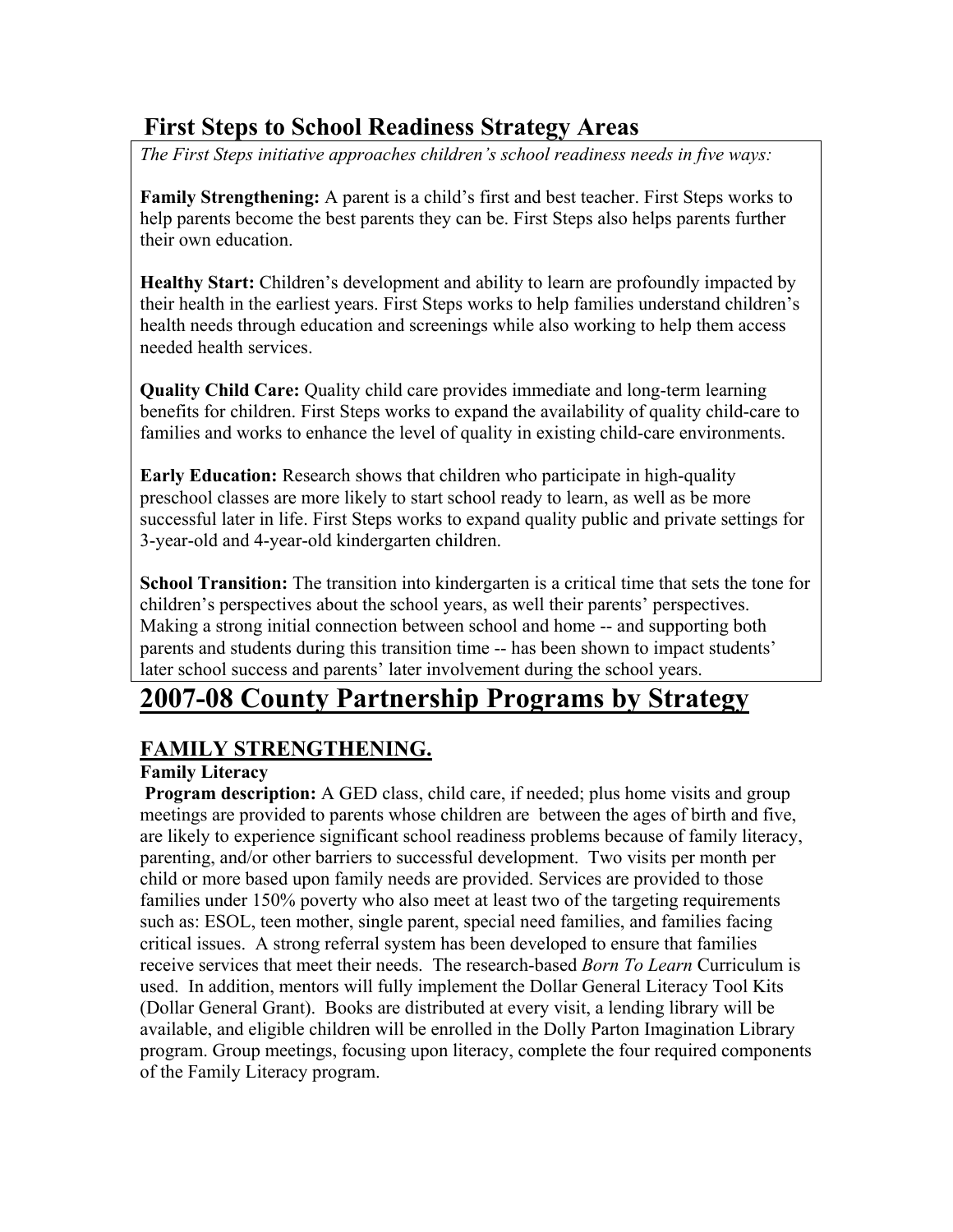#### **Program results:**

- Both school districts served fewer than projected; District 55 projected 60 and served 86%; District 56 projected 20 and served 87.5%
- The KIPS is an evaluation of parenting behaviors related to interactions between parents and children. It involves an observation of a parent playing with his or her child for 20 minutes to examine 12 different behaviors. The KIPS is used to evaluate parents of children ages 2 months old up to 5 years of age. KIPS is an evaluation based on a 5-point scoring scale.

School District 55 completed 11 out of 40 KIPS with an average pre-score of 3.39 and a post of 3.7. District 56 completed 13 KIPS with a pre and only 2 with a Post with an average pre-score of 2.95. The average post score is 3.79. Both school districts strategies received conditional approval for FY09 because they did not meet the FY08 threshold of average visits per month (1.5 for PAT) and fewer than 75% of FY08 clients received a pre-assessment using the KIPS. A plan of improvement has been put into action for the coming year. All clients shall receive a KIPS during the first 30 days of service and post KIPS must be completed as required. Further, the average visits per month will be monitored as well as the total number of families/children to be served.

• The ACIRI is an interactive reading inventory for parents and children ages 2.5 years old to 5 years old. The ACIRI is a literacy-specific evaluating based on the observation of a parent and child reading together and is scored on a 3-point scale. It evaluates the interactions between parents and children relating to literacy acquisition.

District 55 completed 25 pre- ACIRI and 8 post, while District 56 completed 12 pre and 2 post. In both school districts the ACIRI was not begun until after January 1, so giving the recommended time for growth did not result in post assessments in most cases. Those carried over to FY09 will be assessed after a minimum of four months time in the program.

- Both school districts had difficulty maintaining the enrollment. District 55 had turnover in supervision and mentors and a change of philosophy. District 56 had almost a complete turn-over of clients in the middle of the year making it difficult to assess with the proper length of time given for growth.
- Both school districts have been contracted to maintain a minimum of 15 families for this fiscal year. Staff changes and location changes have been made. Programs are to be monitored for fidelity during the middle of the second quarter. Plans for action will be created to ensure that services contracted are being provided.
- The program standard changes and the addition of the KIPS and ACIRI assessments in FY08 were given with short notice, but each provider is aware of the FY09 program standards and requirements.

## **HEALTHY START.**

Laurens County First Steps embeds health care/referrals into every strategy.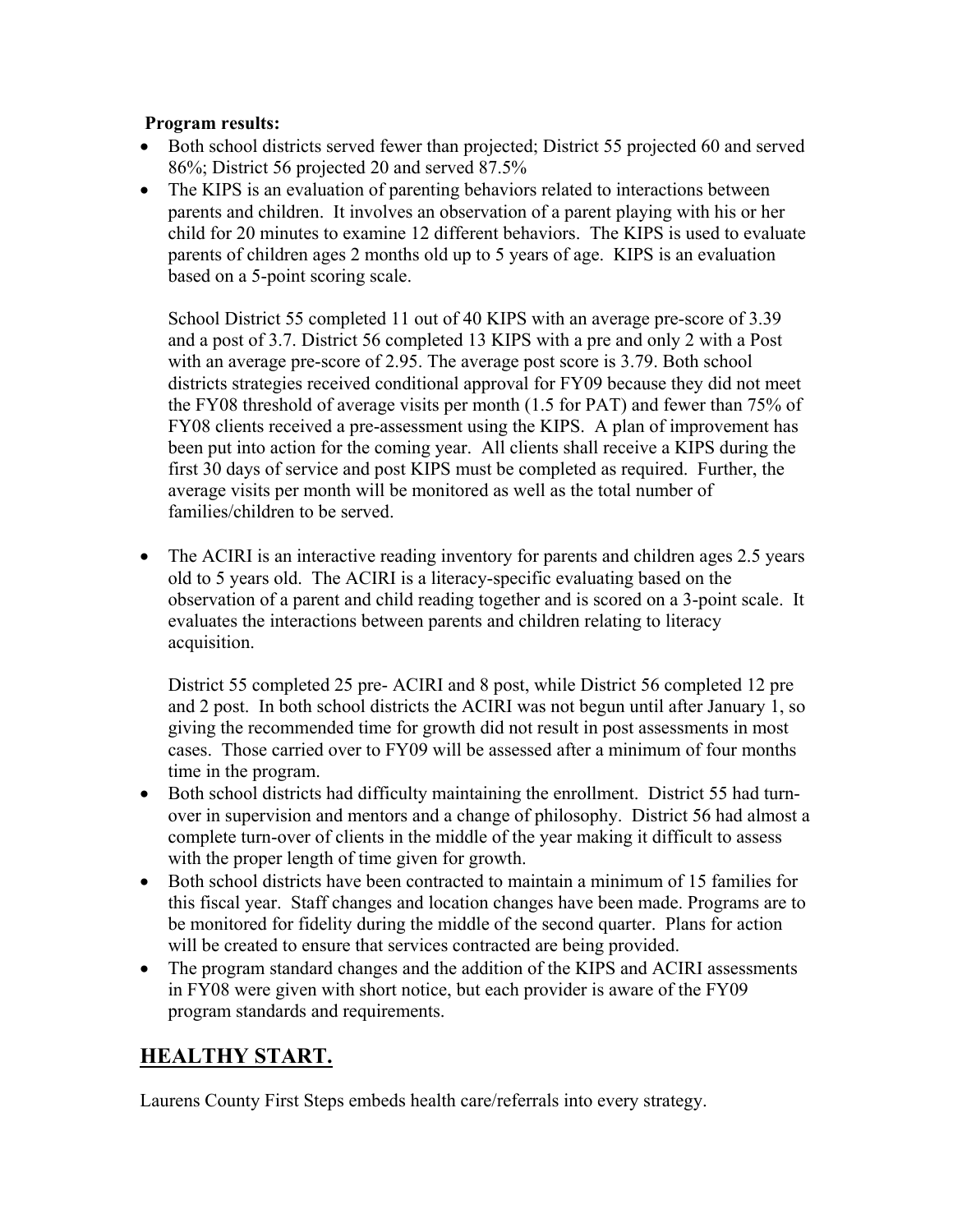## **QUALITY CHILD CARE.**

## **Facility Quality Enhancement**

**Program description**: This initiative is designed to increase the knowledge and skill sets of child care providers. It enhances their program capacity through direct observation of program practices and program enhancement plans. Technical assistance, on-site visits, and work with the Director/teachers to prepare an action plan for improving the quality of care is provided. The goal is to increase the number of child care centers moving from one level to the next, with the ultimate goal of becoming Level A or above. Participating childcare centers receive supplies based on their compliance with program criteria and documented needs. No funds are given directly to centers. Small incentive grants are used to assist with curriculum training and implementation in one or more model sites.

Program results:

- Six sites were served affecting 280 children
- Two sites were assessed using the ITERS with an average pre-score of 3.5.
- The Child Care Enhancement Director spent the majority of her time helping new centers/new directors and the decision was made to withhold assessment until after extensive TA was provided.
- The CCED works directly with the Laurens County Director's Forum to ensure that information, new ideas, new standards, and scholarship information is received and passed on to workers.
- During the  $4<sup>th</sup>$  quarter, unused funds from Child Care Scholarships were approved by the board to be spent at the PVCDC Center to accommodate the Family Literacy program that will relocate at the Pleasant View Community Center in a rural area.
- The board is holding funds to partner with the Child Care Advisory Committee, a group whose mission is to establish a new model child care center working with the Duke Foundation.
- The time of the Child Care Enhancement Director assigned to this strategy has been set at nine hours per week for FY09.

### **Centers of Excellence (COE)**

**Program description**: LCFS received approved two-year funding for the Thornwell Child Development Center in Clinton. Their Board of Trustees notified LCFS that the center would be closed permanently June 2008 and that they would not take advantage of the second year of funding for 2009. The board offered a new RFQ and Pleasant View Child Development Center (PVCDC) in Gray Court was selected for FY09. All COE materials were moved to PVCDC. Other materials donated by Thornwell were moved to the First Steps Office and are being disseminated to other centers following fall assessments.

Program results:

- One Center of Excellence site was served; 25 children
- The KIPS is an evaluation of parenting behaviors related to interactions between parents and children. It involves an observation of a parent playing with his or her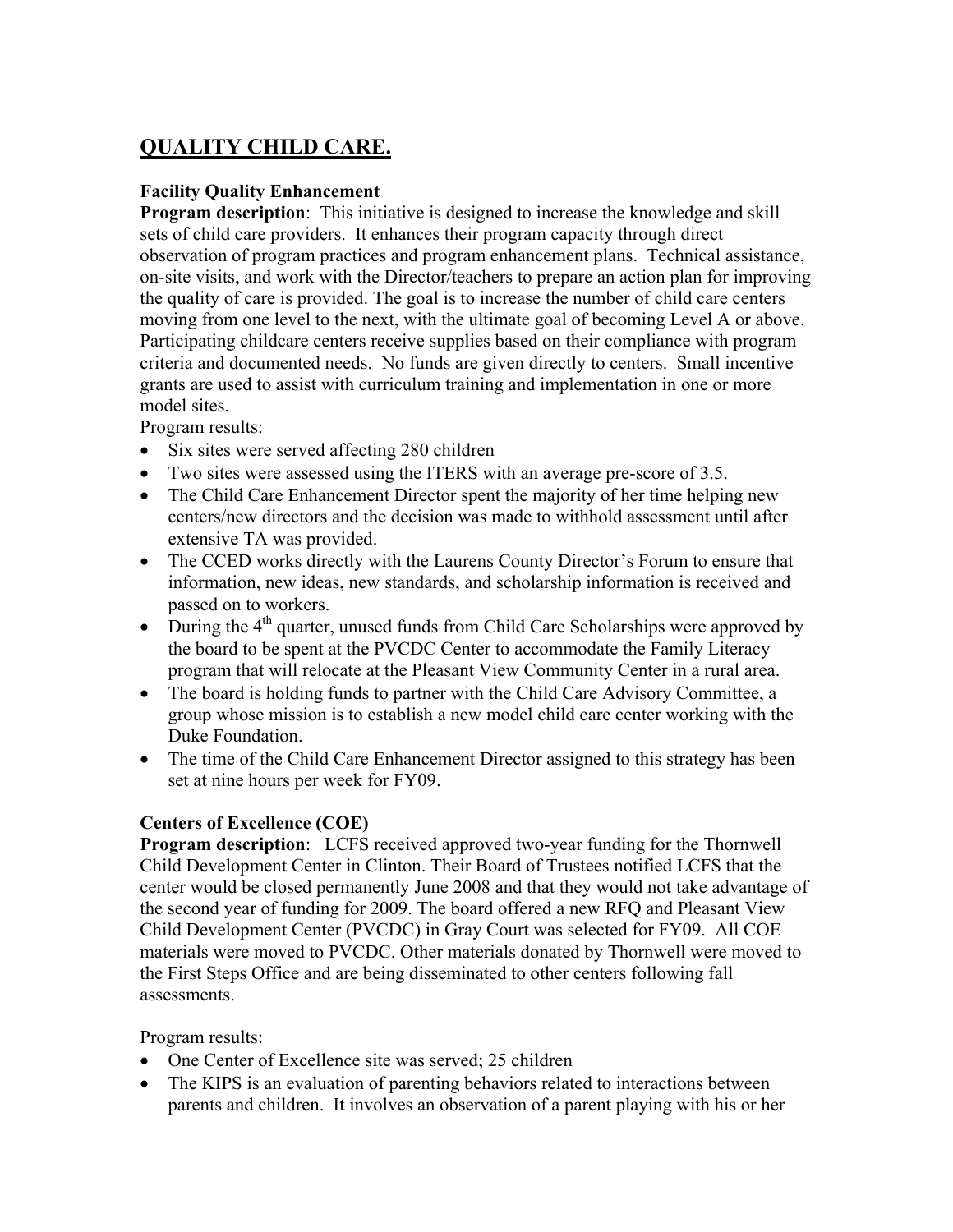child for 20 minutes to examine 12 different behaviors. The KIPS is used to evaluate parents of children ages 2 months old up to 5 years of age. KIPS is an evaluation based on a 5-point scoring scale.

- Pre and Post KIPS resulted on average 1.05 % improvement on the KIPS. Since the center closed and the children cannot be followed no further results will be available.
- The ACIRI is an interactive reading inventory for parents and children ages 2.5 years old to 5 years old. The ACIRI is a literacy-specific evaluating based on the observation of a parent and child reading together and is scored on a 3-point scale. It evaluates the interactions between parents and children relating to literacy acquisition.
- On average participants with both pre-and post-scores on ACIRI showed a 21% gain for adults and 37.7% gain for the child.
- All children, scholarship and non-scholarship, at the COE site were observed using ELAP & LAP three times during the year. The purpose of this criterion-reference assessment is to assist teachers, clinicians, and parents in assessing individual skill development in six domains: gross motor, fine motor, cognitive, language, self-help, and social emotional. The results can be used to generate a complete picture of a child's developmental progress in six domains so that individualized, developmentally appropriate activities can be planned and implemented.
- The COE Coordinator's time has been increased from 5 hours per week to 10 hours per week.

## **Child Care Training & Professional Development**

**Program description**: The purpose is to raise the quality of childcare in center, home providers, and family group providers by aiding each site to move from one level to another. Childcare providers are given information regarding child development, safety/health issues, appropriate discipline practices, and developmentally appropriate learning activities based on the standards. The Child Care Enhancement Director provides all sites in Laurens County with information and a training schedule. She can assist Directors in preparing an action plan based upon an assessment using the ITERS, and ECERS. Training for all workers/directors is offered to enable them to maintain their certification and raise their level of education. These are provided through the Laurens County Early Childhood Network for a nominal fee. The number of sites with on-going visits is limited, generally from two to four. ECD101 classes through Piedmont Technical College at Laurens are conducted each semester and the TEACH Scholarship program is promoted. The sites are chosen through an application process in collaboration with the ABC Monitor's recommendations, which are then approved by the Child Care Task Force composed of board members who work with the CCE Director.

- 120 adults received training, unduplicated, that resulted in 337 children having instructors with increased knowledge and training
- 71% of staff from our child care facilities participated in 8 or more hours of Child Care Quality Training. One of the faith-based centers had 100% participation.

#### **Child Care Scholarships**

LCFS provides funds for child care scholarships using a sliding scale. Parents pay from \$10 - \$13 per week. In addition, an endowment fund using donations from individual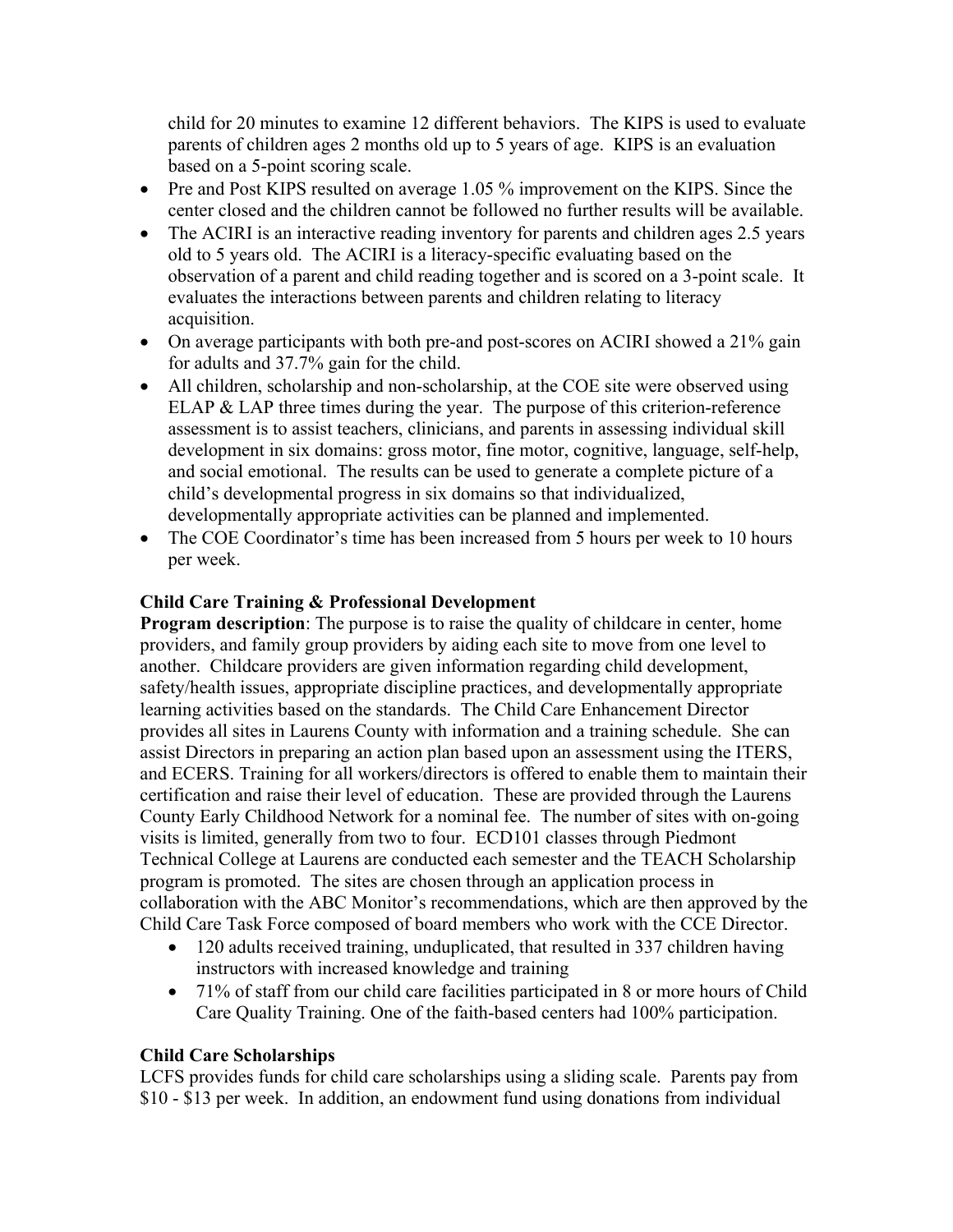contributors has been established with the Laurens County Community Foundation that will produce income for future children. The fund stands at \$11,399.34 including pledges. These are provided to individuals not eligible for ABC vouchers, or other resources. The initial target is 50% of poverty. New applicants will be accepted and assigned in priority order taking into account the number of spaces available. Placement occurs in the highest quality level center possible.

#### **Program Results:**

The funds set aside for this strategy were not used because the site selected did not receive a clear license until the end of the fiscal year. The board committee is working on a proposal to offer scholarships to hardship cases that do not "fit" all of the present Center of Excellence rules. For example: a teen mother who is pregnant seeking child care so she can stay in high school and live at home. Present guidelines may exclude this mother if both parents are working.

## **EARLY EDUCATION.**

### **South Carolina Child Development Education Pilot Program (CDEPP)**

**Program description:** CDEPP offers state-paid tuition of 4-year-old kindergarten classes to eligible students living in the 37 trial and plaintiff school districts involved in the school funding equity lawsuit, *Abbeville et al. vs. South Carolina*. First Steps oversees CDEPP 4K classes offered in non-public school environments. To qualify for state-paid tuition, a student's family must qualify for Medicaid or free/reduced-price lunch, be 4 years old by Sept. 1, 2007, and live in an eligible school district.

 The 4K CDEPP program at Thornwell Child Development Center served children for 180 days during the FY08 school year. This program was funded by the state with onsite coordination for the Office of First Steps.

### **Program results:**

- Seven students in a 4K class of ten qualified for and were served by CDEPP.
- Thornwell Child Development Center offered one CDEPP 4K class; no other center applicants were noted

The Thornwell Board of Trustees announced closure of the Child Development Center in March, so arrangements were made to offer other providers the opportunity. Thornwell Child Development Center and the 4K officially closed its doors in June 2008.

An informal survey indicated the need for additional 4K classes when the number of students in 5K is compared with the number enrolled in GLEAMNS Head Start, public and private schools, and other known sites.

This fall there exists a waiting list in both public school districts; however Head Start is full and there are some children being served in private schools.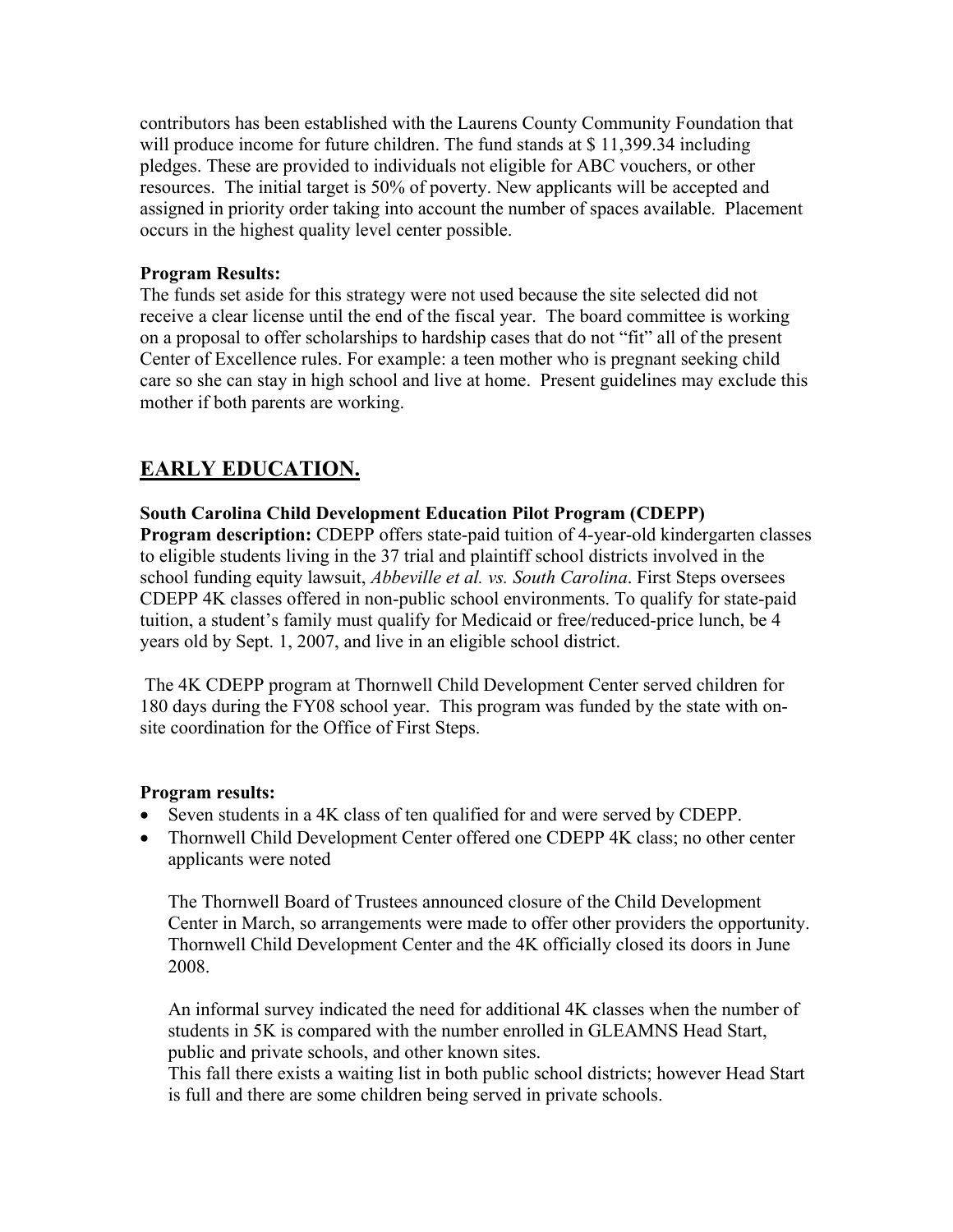## **SCHOOL TRANSITION.**

## **Countdown to Kindergarten**

**Program description:** CTK serves 30 children with three certified teachers in a transition program designed to successfully bridge at-risk students into the 5K environments. There are three components:

- Public awareness: Practical tools and articles distributed through SC media and other community locations to help parents and communities prepare children for kindergarten.
- Kindergarten home visitation: a certified teacher makes 8 home visits to identified families/children during the summer prior to the student beginning 5K. Participants are identified by a community partnership (LCFS with Head Start, 4K teachers and child care referrals.
- Parent participation is required because during the visits families are introduced to actual materials used in Kindergarten classrooms, and are given a Kindergarten Transition ToolKits ( books, puzzles, clay, blocks, crayons, scissors, and manipulative etc) to keep.
- The final celebration was a field trip on a school bus to the EdVenture Museum in Columbia on August 8. The Clinton Rotary Club and the Laurens Rotary Club helped to underwrite the cost of the field trip.

For the past two years, most of LCFS's United Way allocation has been devoted to this strategy. It has great appeal to the committee who reviews our application. They are very supportive in the hearing process, ask good questions, and support our work publicly.

## **Program results:**

- 30 children enrolled
- 93.10345% of the participants received all 8 visits
- $58.62\%$  were male;  $41.38\%$  female
- 65.52% were African-American: 34.48% Caucasian
- The majority, (75.86%) were referred by 4K teachers in public school; 20.69% were referred or attended Head Start.
- The largest number of children/parents to date, joined in the EdVenture Museum Trip because two air-conditioned buses were paid for by local civic clubs; however, one broke down, so the high heat problems still existed causing the local board to investigate possible ways of collaborating with local agencies for an in-county celebration for FY09. The cost of the trip becomes prohibitive.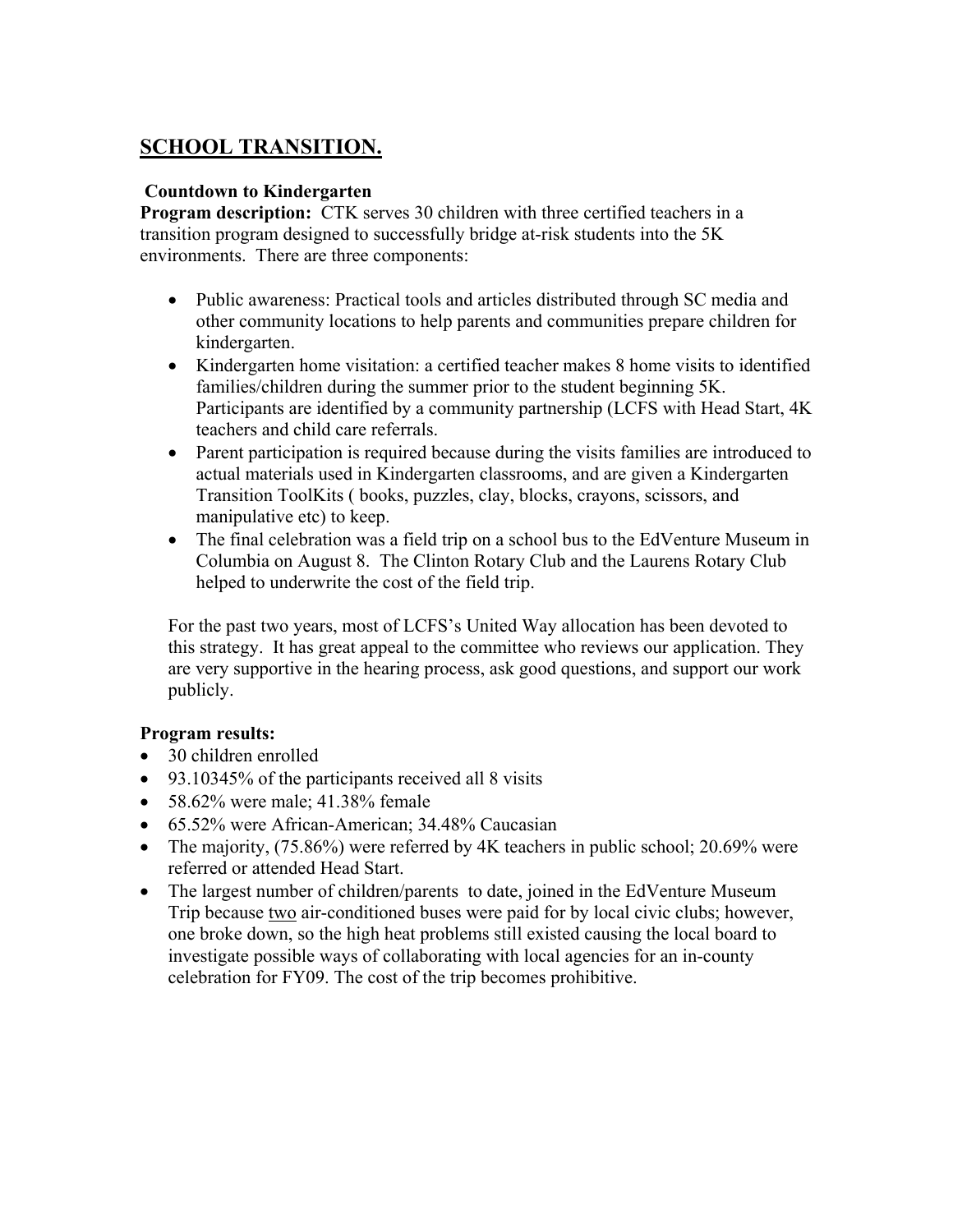## **FINANCIAL SUMMARY**

| <b>Expenditures By Funding Source</b> |           |
|---------------------------------------|-----------|
| State Appropriation (Fund 10)         | \$227,361 |
| E.I.A. Appropriation (Fund 55)        | \$21,958  |
| Lottery Appropriation (Fund 35)       | \$1       |
| C.D.E.P.P. Appropriation (Fund 60)    | \$29,273  |
| C.O.E. Appropriation (Fund 65)        | \$126,855 |
| N.F.P. Appropriation (Fund 70)        | $$ -0-$   |
| State Private (Fund 15)               | $$ -0-$   |
| Local Private (Fund 20)               | \$22,778  |
| Federal (Fund 30)                     | 997       |
| In-Kind (Fund 25)                     | \$160,593 |
| <b>TOTAL:</b>                         | \$589,816 |
|                                       |           |
|                                       |           |

| <b>Expenditures By Program / Strategy Name</b>  |           |  |  |
|-------------------------------------------------|-----------|--|--|
|                                                 |           |  |  |
| 2011 Parents As Teacher (Public)                | \$208,525 |  |  |
| 2012 Parents As Teacher (In-House)              | \$31,039  |  |  |
| 2111 Family Literacy                            | \$71,194  |  |  |
| 3140 Full Day 4-K (Private)                     | \$29,273  |  |  |
| 4062 Countdown to Kindergarten (In-House)       | \$8432    |  |  |
| 6012 Childcare Quality Enhancement 9 In-House)  | \$92,725  |  |  |
| 6050 Childcare Training & Prof. Dev. (Private)  | \$27,706  |  |  |
| 6052 Childcare Training & Prof. Dev. (In-House) | \$15,096  |  |  |
| 7032 Scholarship initiatives (In-House)         | \$56,818  |  |  |
| 9012 Public Health-Based Services (In-House)    | \$        |  |  |
|                                                 |           |  |  |
| <b>Indirect Programmatic Functions</b>          | \$15,444  |  |  |
| <b>Administrative Functions</b>                 | \$33,563  |  |  |
| <b>TOTAL:</b>                                   | \$589,815 |  |  |

#### **CLARIFICATION(s)**

- 1. \$.54 was carried over in Lottery Fund 35 Countdown to Kindergarten
- 2.
- 3.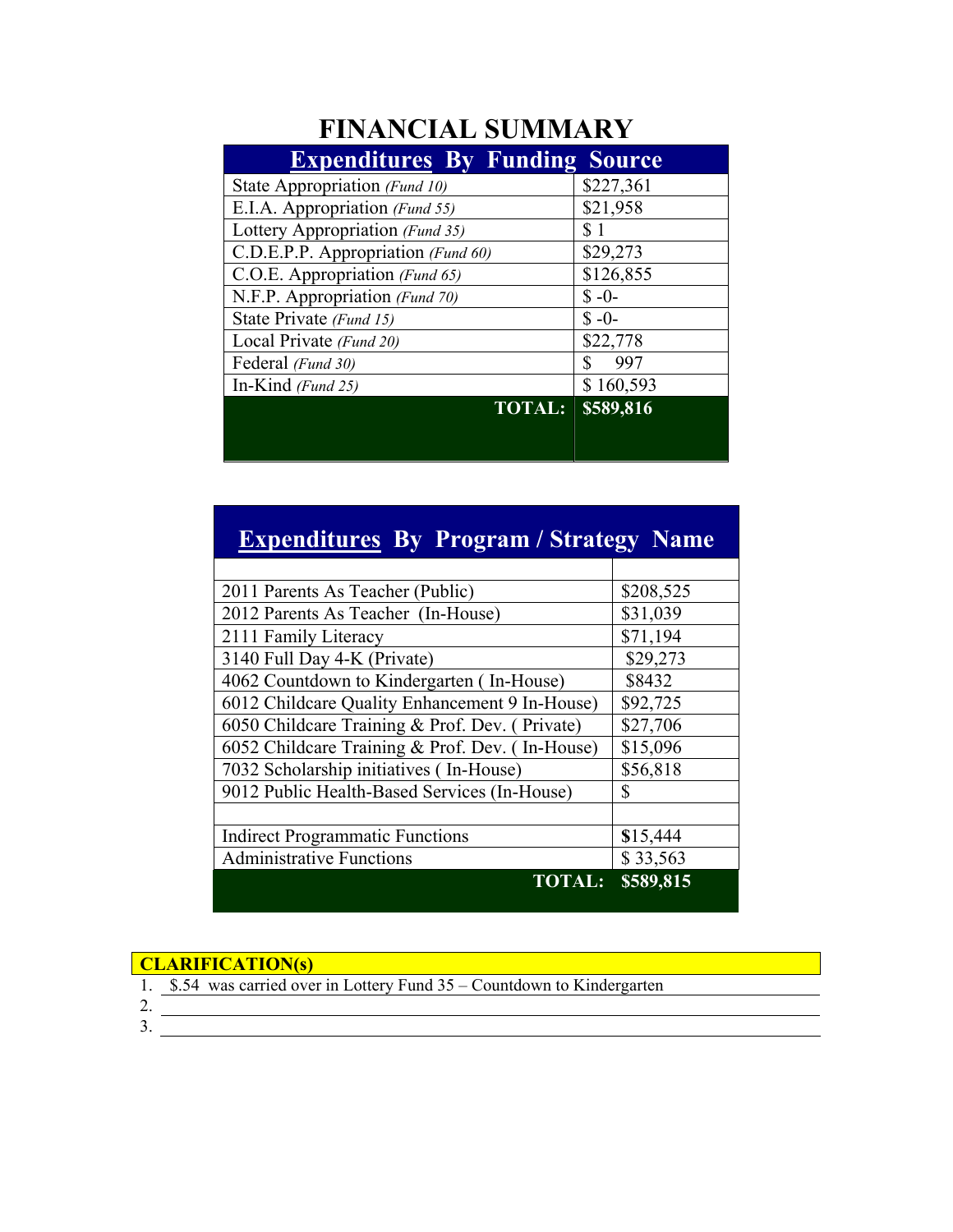## **NOTABLE DONORS**

| <b>DONOR'S NAME</b>                       | <b>AMOUNT</b>   |
|-------------------------------------------|-----------------|
| <b>Belk Charity Day/Donations</b>         | 454.10<br>\$    |
| First Presbyterian Church                 | \$<br>407.84    |
| United Way                                | \$<br>6300.00   |
| <b>LCFS Shirt Order</b>                   | \$<br>144.00    |
| <b>Child Care Fees</b>                    | \$<br>2030.00   |
| Pace Butler                               | \$<br>81.50     |
| <b>Rotary Bucks for Books</b>             | \$<br>157.00    |
| Dollar General Family Literacy Foundation | \$<br>15,000.00 |
| <b>Bi-Lo Boosters</b>                     | \$<br>161.19    |
| Clinton Rotary & Laurens Rotary for CTK   | \$<br>450.00    |
| Interest Income                           | \$<br>6828.20   |
| Ronald McDonald House                     | \$<br>3000.00   |
| <b>Individual Contributions</b>           | \$<br>710.00    |
| Rotary Family Lit. D55 Wal-Mart grant     | \$<br>500.00    |
| <b>TOTAL:</b>                             | \$36,223.63     |

#### **Endowment Fund:**

The board has collaborated with the Laurens County Community Foundation to establish the FS to School Readiness Fund to be used for child care scholarships for families who need child care so that mother/father can go to school/work. This fund needed to reach \$10,000 within three years to be fully implemented. In less than 12 months the fund reached the \$10,000 mark and has surpassed it. The funds will remain in perpetuity so the income can be used by the FS Board to award scholarships. The fund stands at \$11,399, September 2008.

#### **Local Match Percentage for FY 2008: 82.28%**

*(at least 15% Legislative requirement)* 

## **COUNTY PARTNERSHIP BOARD OF TRUSTEES**

| <b>Frances Kennedy</b> | Pre-K/Primary           | Karen Coker        | Elementary Ed.      |
|------------------------|-------------------------|--------------------|---------------------|
|                        | Education               |                    |                     |
| Robin Stimman          | Pre-K/Primary           | Charmaine Wright   | Elementary Ed.      |
|                        | Education               |                    |                     |
| Connie Parker          | <b>Family Education</b> | Geoffrey Stephens  | Transportation      |
| Dr. Ken Alexander      | <b>Family Education</b> | <b>Beth Hodges</b> | Non-Profit          |
| Rev. Tony Crouch       | Faith                   | Amy Blakely        | Faith               |
| Melissa Patton         | <b>Business</b>         | Lisa McDonald      | <b>Business</b>     |
| <b>Holley Darden</b>   | Parent                  | Amy Avery          | Parent              |
| Jennifer               | Early Childhood Ed.     | Prondolyn Copeland | Early Childhood Ed. |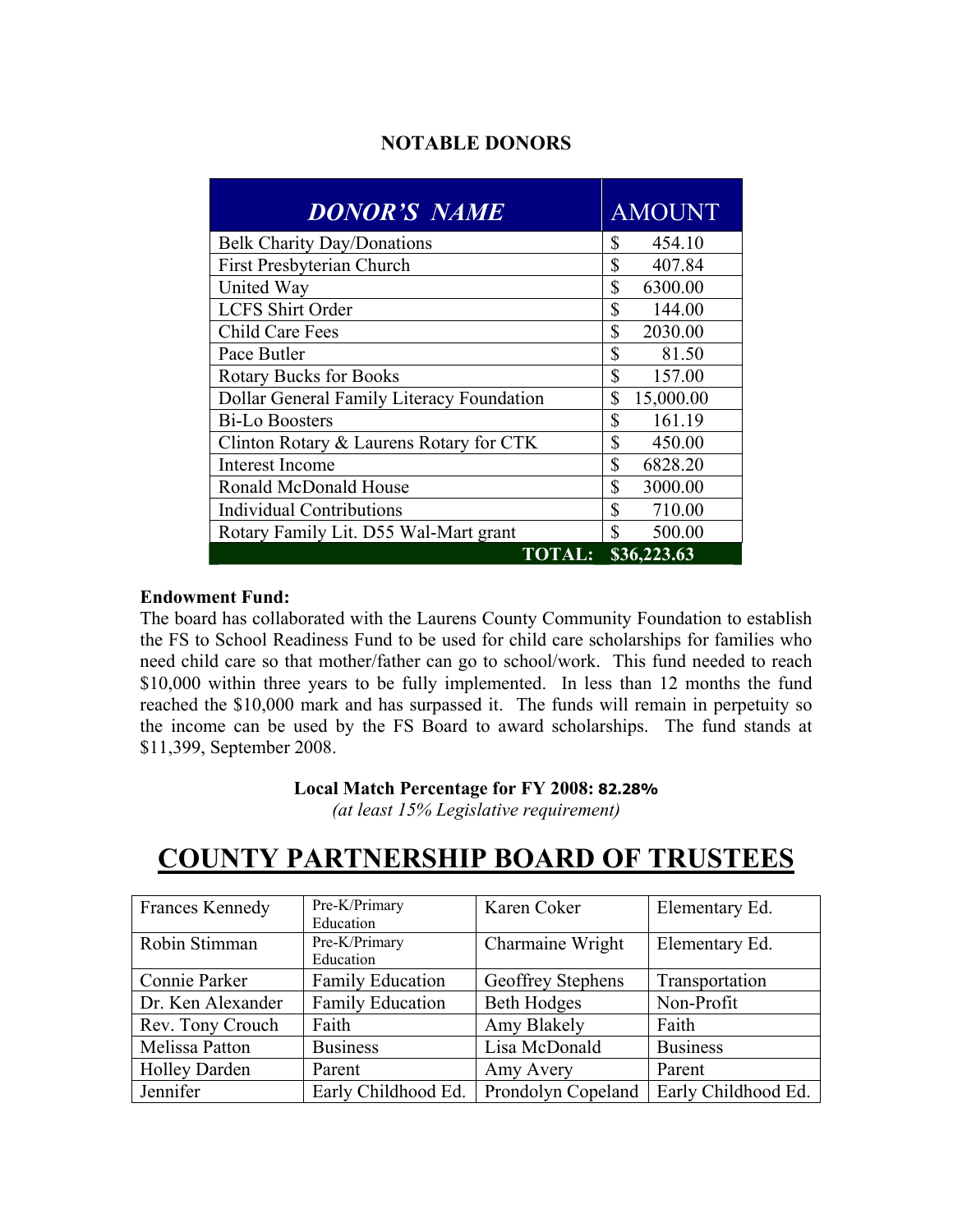| Abercrombie              |                     |                  |                   |
|--------------------------|---------------------|------------------|-------------------|
| Alicia Gagin             | Early Childhood Ed. | Sharon Longshore | <b>DHEC</b>       |
| Carolyn Smith            | <b>DSS</b>          | Gwendolyn Moore  | <b>Head Start</b> |
| Ann Szypulski            | Library             | Tara Dean        | District 55       |
| Dr. Laura Koskela        | District 56         | Anne Sheppard    | Leg. Appointee    |
| <b>Frances Davenport</b> | Leg. Appointee      | John Young       | Leg. Appointee    |
| Hal Milam                | <b>Board Chair</b>  |                  |                   |
|                          |                     |                  |                   |

## **COUNTY DATA SNAPSHOT**

In FY08, First Steps County Partnerships statewide made it a priority to become increasingly data-driven. County Partnerships successfully began using powerful new components of the First Steps data system, and County Partnerships also utilized data in new ways to drive their FY09 program plans. In addition to enhanced program data tracking, County Partnerships are also focusing on the best available data about children and families to best understand their communities' needs. At the end of FY08 and the beginning of FY09, County Partnerships began an extensive analysis of this data, including data about the risk factors known to impact children's potential school success, such as low birth weight, teen mothers, and families living in poverty. A county-level risk data report is included in the subsequent pages of this report.

The Laurens County First Steps Board is disappointed that data from the Center of Excellence Program and Data from the 4K CDEPP programs will not be able to be viewed from one year to the next because the sites, teachers, and children have changed. However, the pre/post data from both of these funded programs from this year shows that positive results can be obtained in a relatively short period of time. The attitude of parents who placed their children in these two programs, in particular show that they now know "what quality care" and "quality instruction" looks like.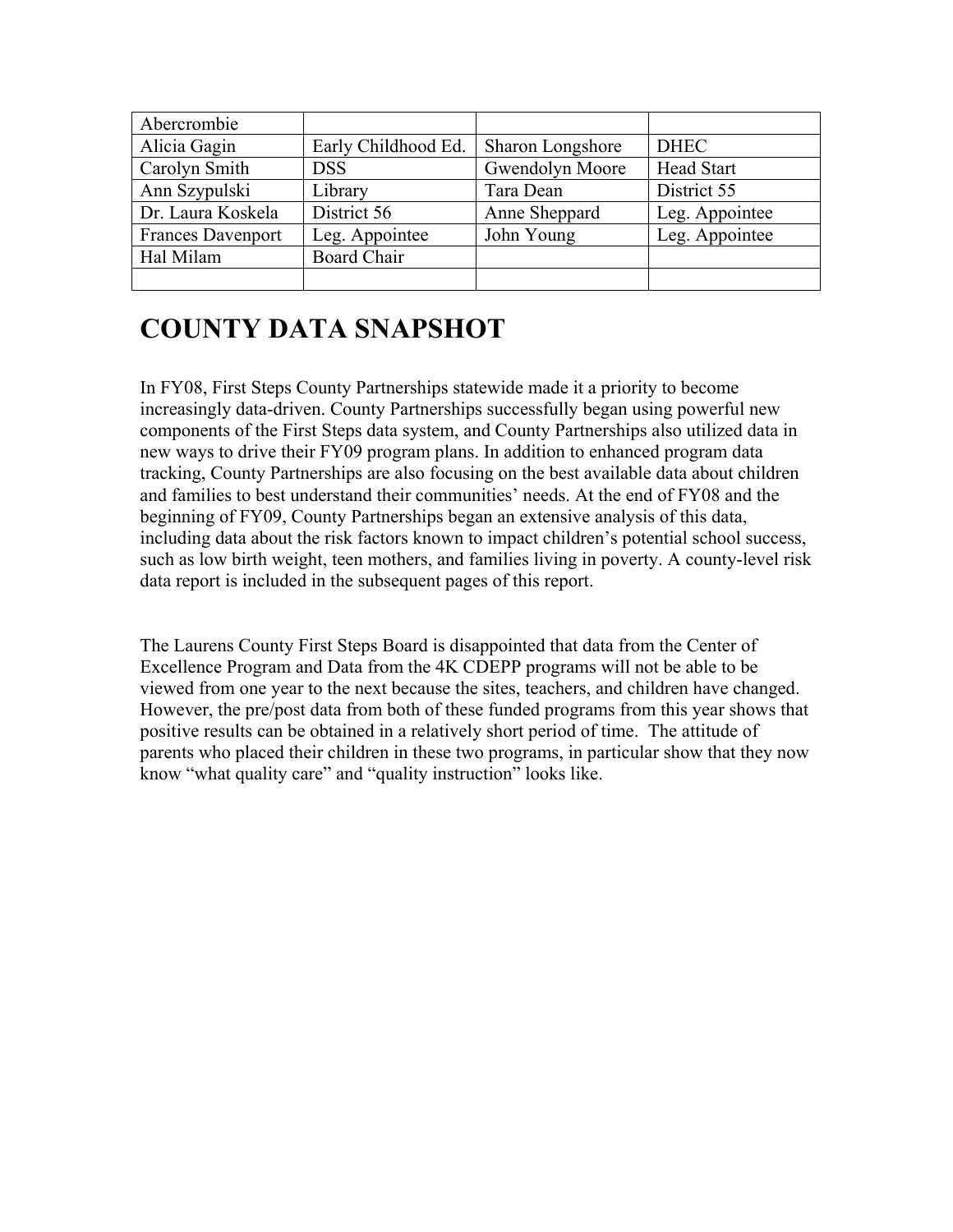#### *Message from the Executive Director:*

I have served in this capacity since the inception of First Steps. Only after years of putting the message out do I see that there is a beginning of collaboration between and among more and more agencies. There is still a lack of understanding about First Steps being a public/private partnership that can serve as a catalyst to raise the awareness of the need for early education for our young children, but as we continue to share stories of our success, publish our work in the newspapers, conduct interviews on radio stations, and mail out information to groups such as retired teachers, partnership members, and other possible business and contributors, we are making significant progress in letting people know that our "sole mission" is to "get children ready for school, healthy and ready to learn"

There are significant barriers in Laurens County. Transportation is one of the biggest barriers, but the lack of knowledge among our leaders concerning the "real picture" of poverty in Laurens County remains. If we continue to collaborate, share information, and forget "turf" we can and will make a significant contribution to the success of families and children. We must and can help to break the cycle of poverty that exists.

When the data is reviewed and studied, we are not like our neighbors in Greenville and Spartanburg, although many travel to and from these cities for work every day. More than 15,000 leave the county to go their jobs daily. In the recent words of one of our pastors, "it is a different world once we cross the county line." The Risk Profile included here helps to point out the significant factors and we must share this information. Read and study it carefully.



Edith M. Davis, Executive Director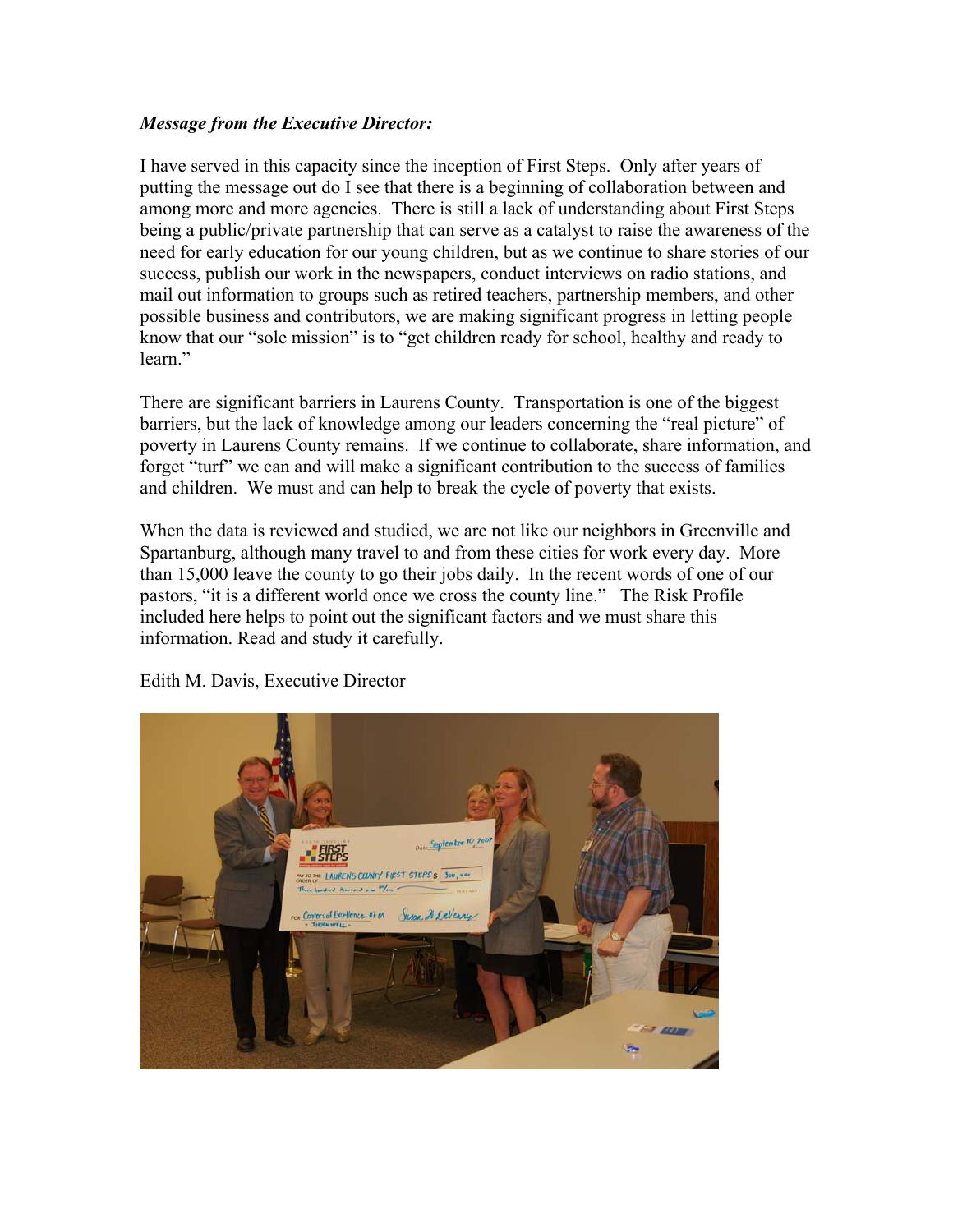# **Laurens County**

**Total Children Under Six: 4,939** 

## **CHILD POVERTY (Children in Families Receiving TANF Benefits)**<br>Statewide Average (2007): 8.4% Laurens County (2007): 10.8%

**Statewide Average (2007): 8.4%** 

**Fast Fact: Roughly 1 in 10 Laurens County children has an annual family income equivalent to \$10,325 (or less) for a family of four. A recent statewide analysis suggests that 45% of these children will be retained or score at the "below basic" level (PACT) by third grade.** 

**Children in deep poverty often face a wide variety of school readiness obstacles, ranging from inadequate prenatal care and nutrition to low maternal education.** 

**531 of Laurens County's 4,939 children under age 6 received federal Temporary Assistance for Needy Families (TANF) benefits during 2007, indicating a family income at or below 50% of the federal poverty definition.** 





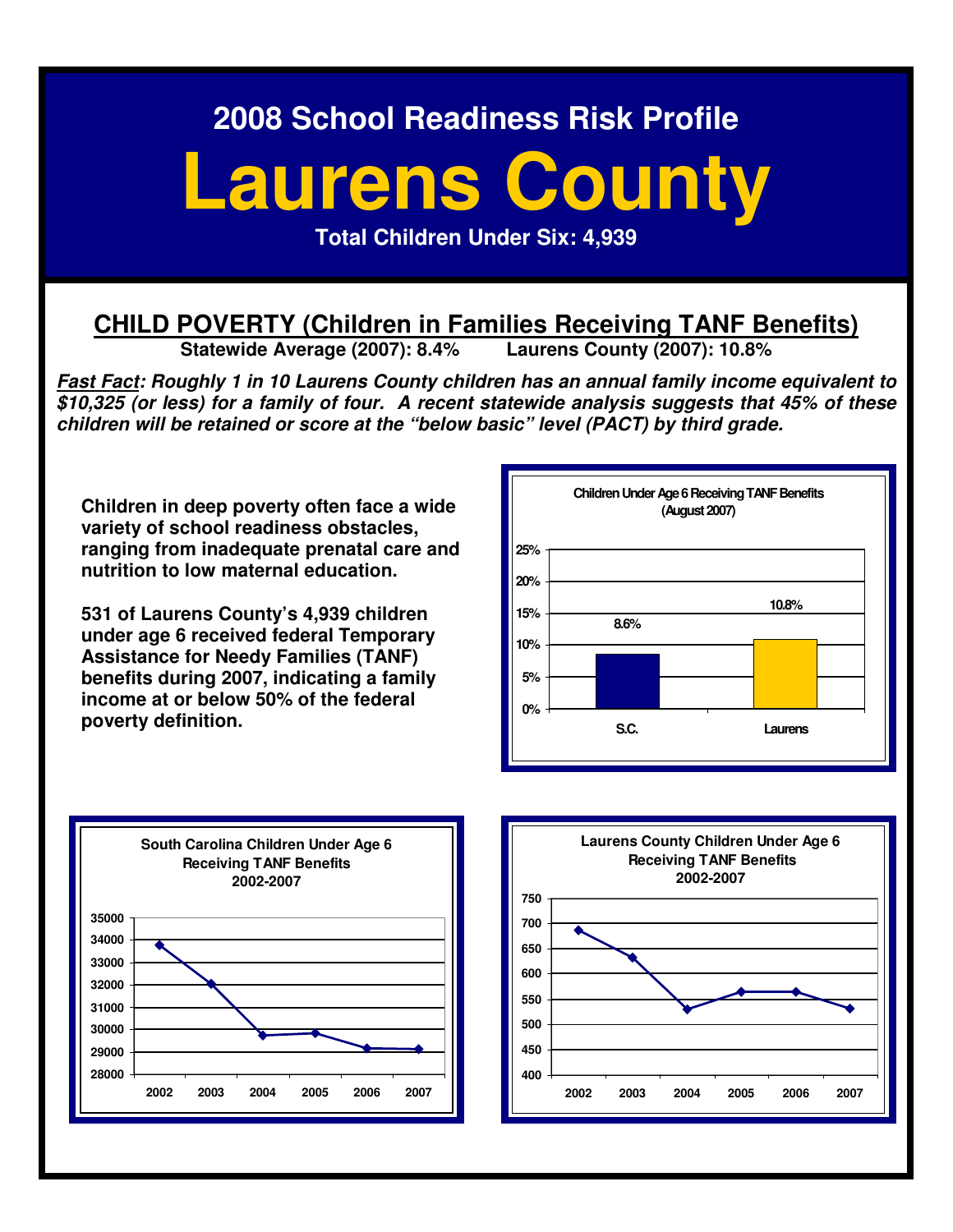## **Laurens County**

**Total Children Under Six: 4,939** 

## **CHILDREN AT LOW BIRTH WEIGHT (Less Than 5.5 lbs.)**<br>Statewide Average (2005): 10.2% Laurens County (2005): 9.1%

**Statewide Average (2005): 10.2%** 

**Fast Fact: Nearly 1 in 10 Laurens County children is born at a weight less than 5.5 lbs. A recent statewide analysis suggests that at least one-third of these children (36%-52% depending on weight category) will be retained or score at the "below basic" level (PACT) by third grade.** 

**Babies born at low weights are often prone to developmental delays associated with early academic failure.** 

**Many have received inadequate prenatal care and suffer from significant health complications.** 

**70 of the 770 children born in Laurens County during 2005 weighed less than 5.5 lbs.** 





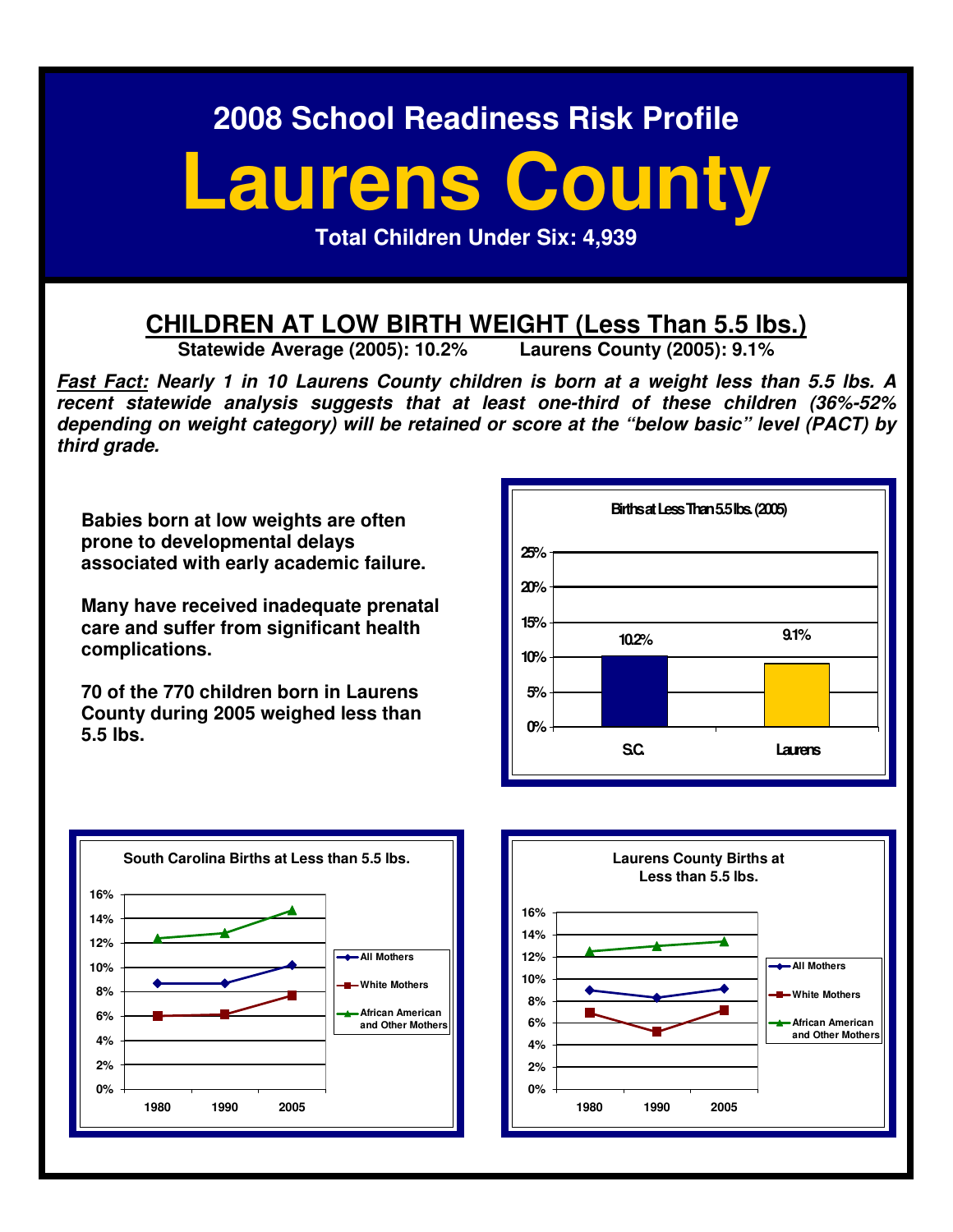# **Laurens County**

**Total Children Under Six: 4,939** 

## **BIRTHS TO TEENAGE MOTHERS**<br>Verage (2005): 13.2% Laurens County (2005): 18.4%

**Statewide Average (2005): 13.2%** 

**Fast Fact: Nearly 1 in 5 Laurens County births is to a mother under 20 years of age. A recent statewide analysis suggests that 43% of these children will be retained or score at the "below basic" level (PACT) by third grade.** 

**Teenage parents often lack the maturity and knowledge required to optimally fulfill important parental responsibilities, are less likely to advance their own educational attainment and often fail to advance beyond low-income status.** 

**142 of the 770 children born in Laurens County during 2005 had teenage mothers.**